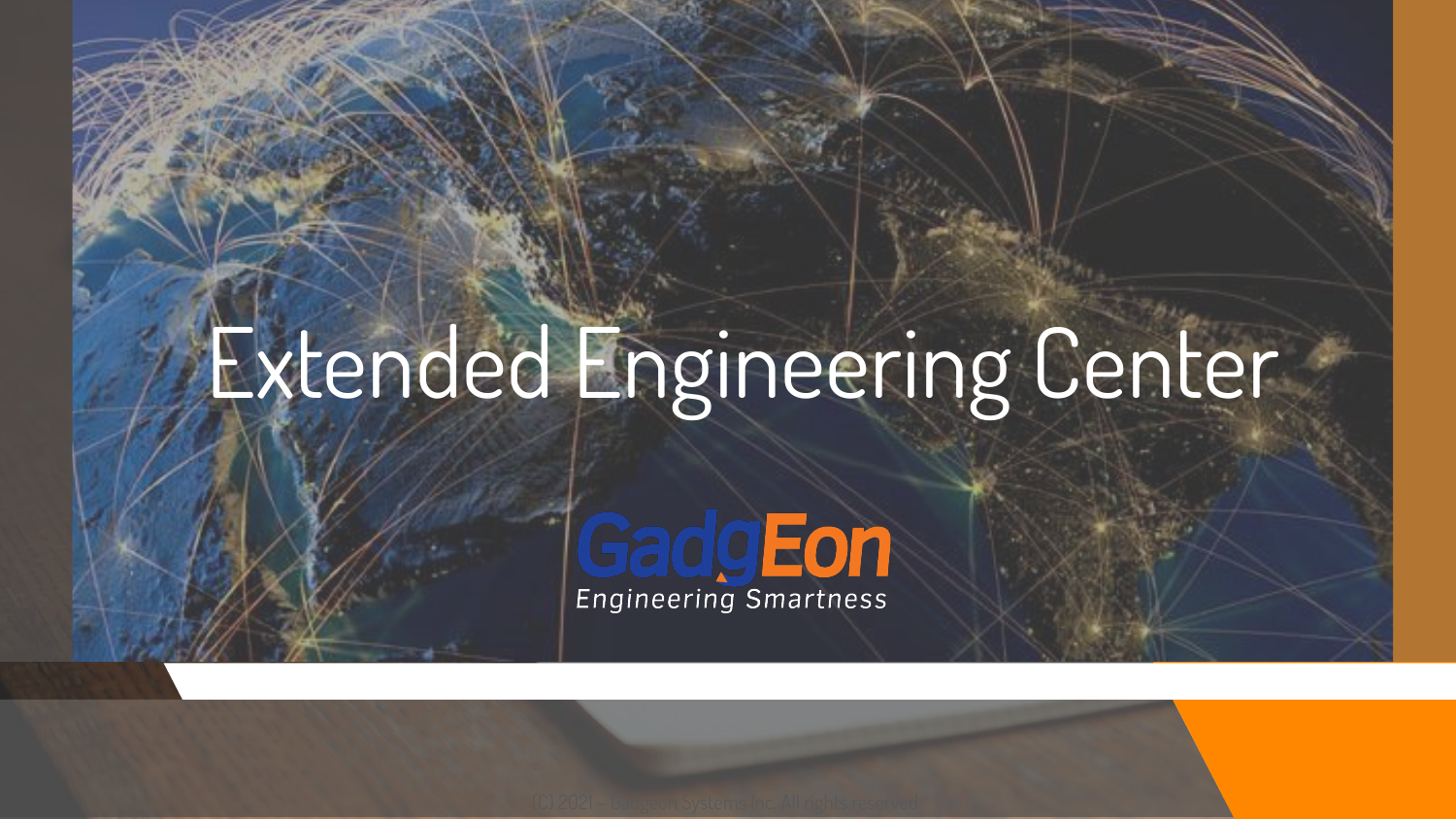# Extended Engineering Center



North America's largest MVNO and IoT company, who provides connectivity and Analytics solutions for Industries, was looking for a strong development and engineering organization to help them scale out.

## **The Solution**

- Gadgeon set up an extended engineering centre in short period of time, with well trained and experienced engineers
- Provided developers, testers, and network engineers to enhance capabilities
- Cleared all backlog of integration, platform migration and enhancement use cases within first 6 months
- Started the engagement small, addressing the low risk- low hanging fruits like testing initially and slowly started to take higher ownership and responsibility like working on connectivity and location based service platforms along with network and infrastructure support
- With proactive, metrics driven, and transparent Project management practices that used Customer processes & tools, ensured the expected Scale up.
- The extended engineering centre became the backbone for the Customer scaling their innovation, engineering, infrastructure, and operational needs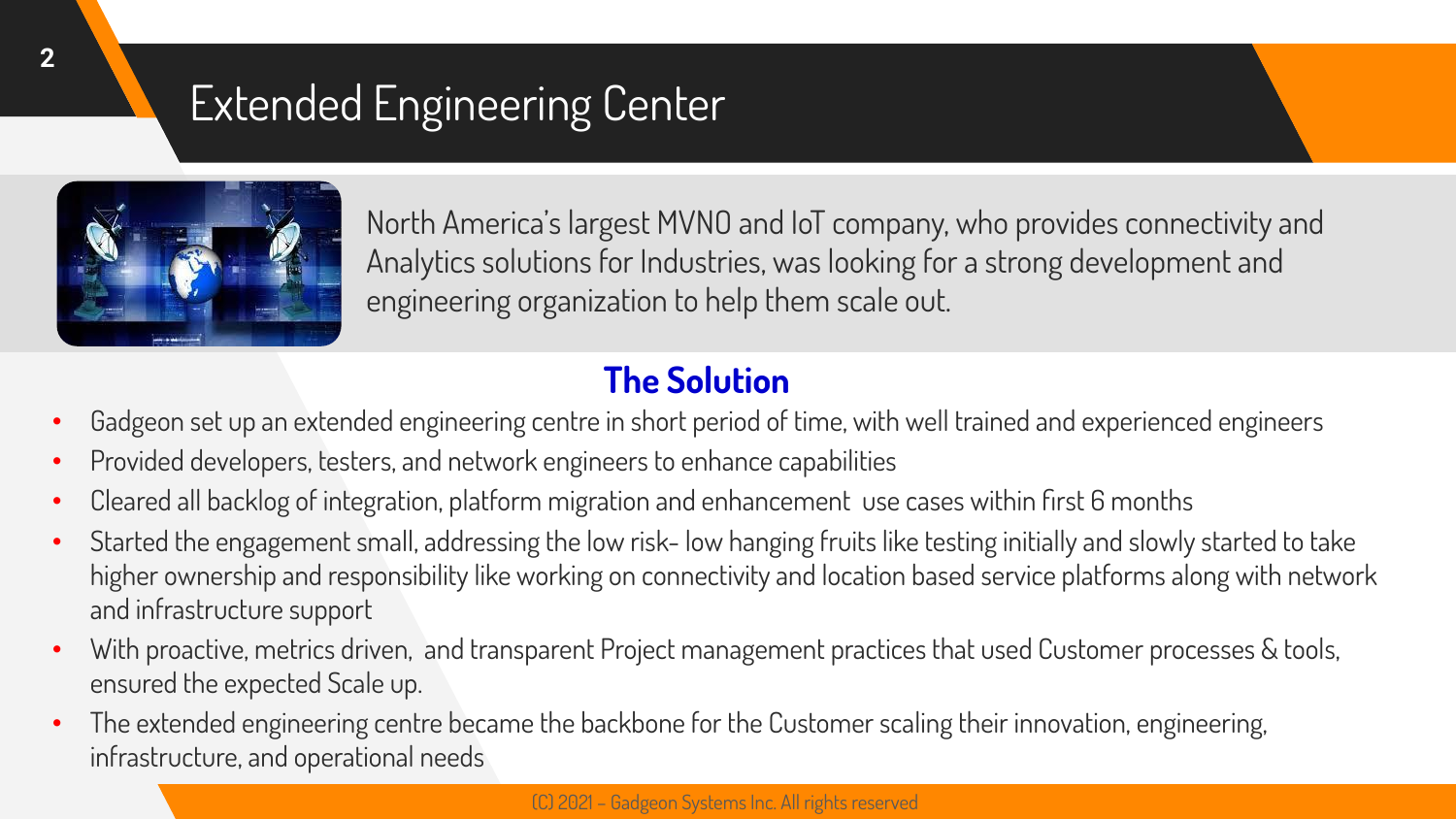# Extended Engineering Center

### **The Outcome**

- The extended engineering centre has been recognized as the right fit by the customer
- Consistent high quality services delivered by the right team at the right time
- The extended engineering centre has given the customer bandwidth to focus on their core business activities
- The extended engineering team leveraging customer tools & process for communication & project management ensured pro-activeness and transparency
- Fast tracked innovation and business transformation
- Customer focused human resource practices ensured acquisition of right talent at the right time along with training on customer business, processes, and tools resulting in availability of highly skilled team with full alignment
- Received an overall rating of 5.0 out of 5.0 from the Customer (refer: Clutch.co)

The Customer decided to double the centre size by the end of first year and further growing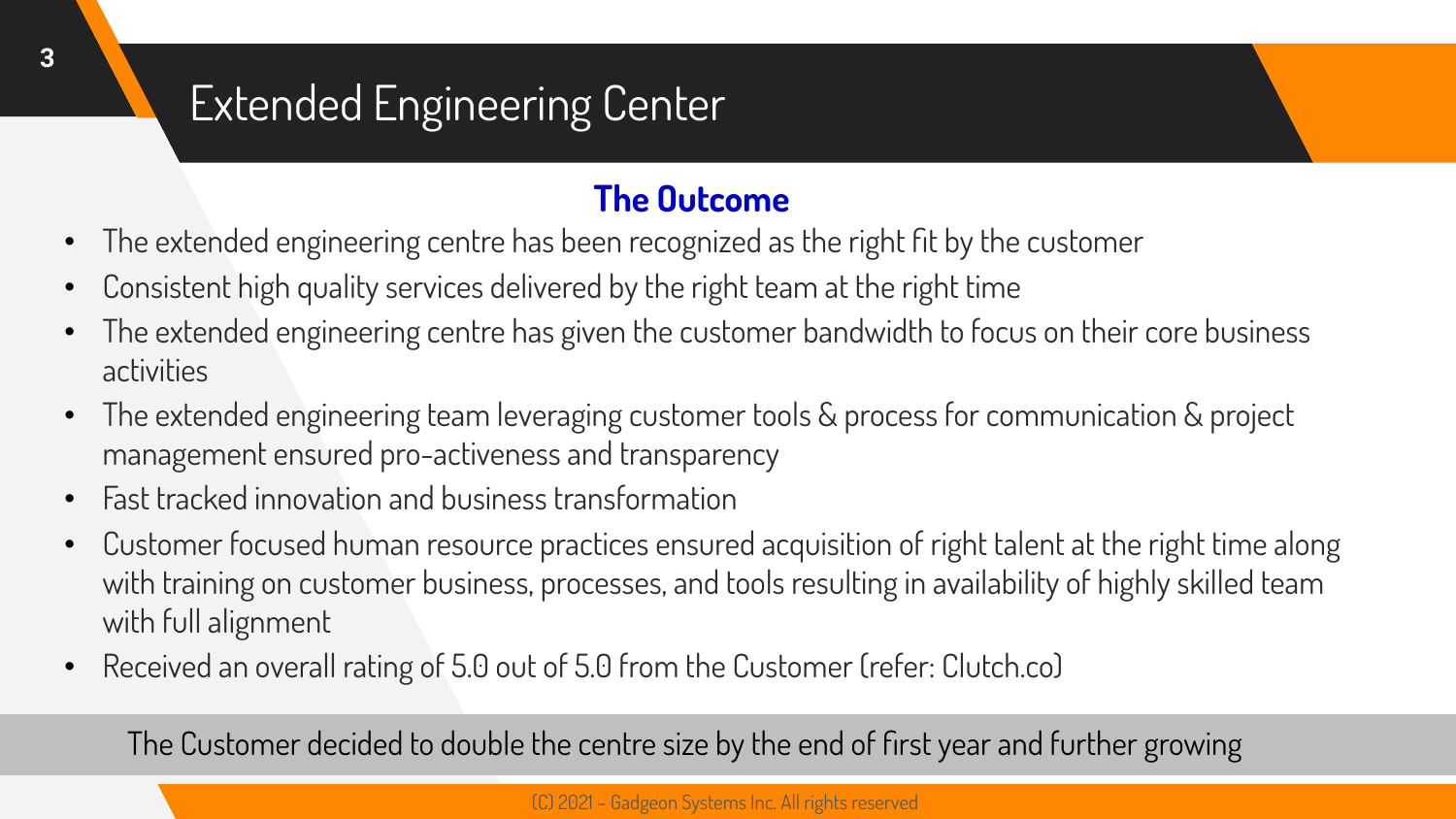# Scale up of Engagement Portfolio

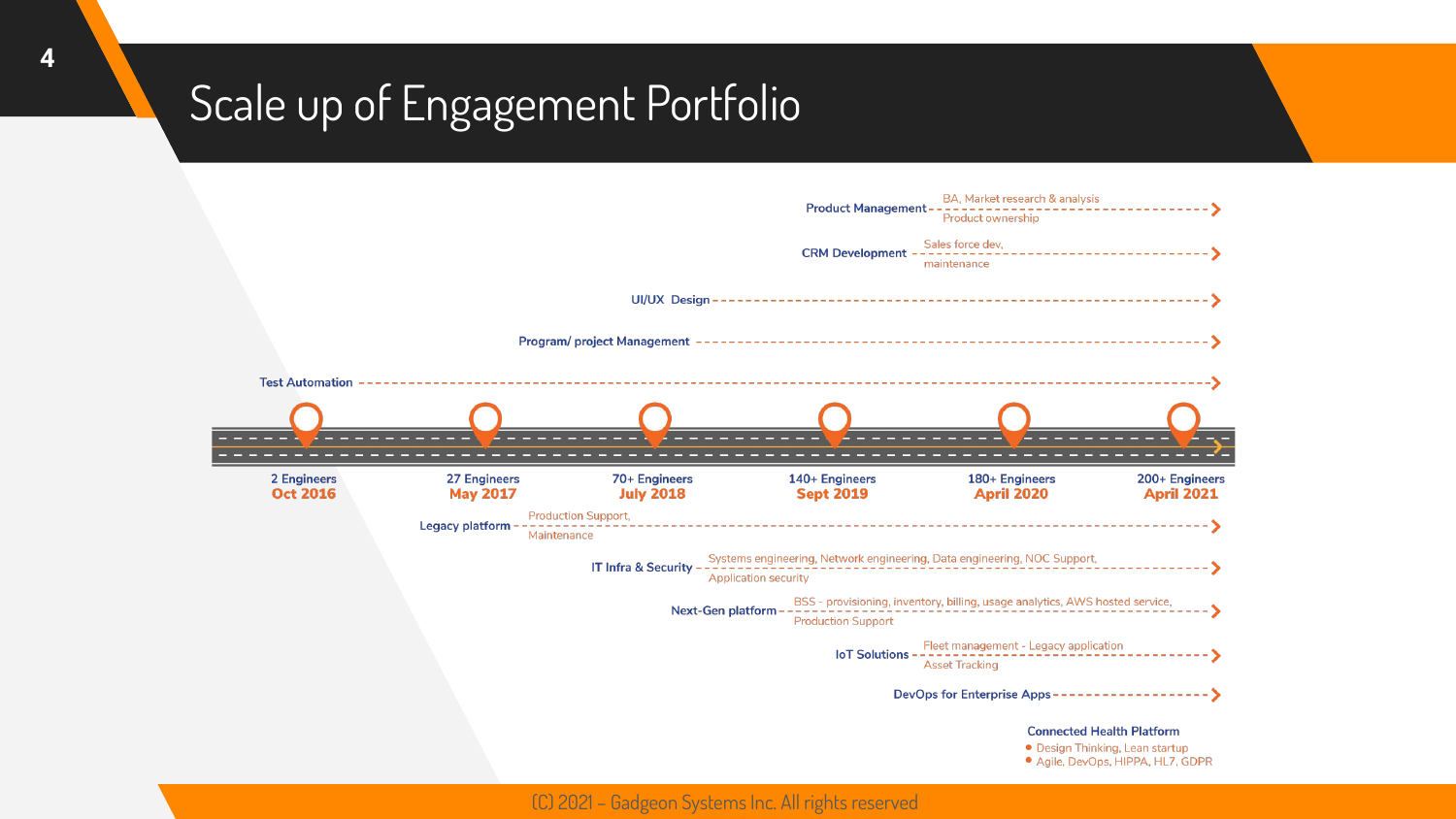# What our Customer is Saying?

"Quality and within collaboration is high, and Gadgeon Systems Inc. finds individuals with the right skill sets for the tasks at hand. They understand the business goals, and they proactively manage assignments. They're an innovative partner." By Customer CTO, On clutch.co

**Scheduling - On time / Deadlines** Cost - Value / Within estimates **Quality - Service & Deliverables NPS - Willing to Refer** 

\*\*\*\*\* \*\*\*\*\* \*\*\*\*\* \*\*\*\*\*

**Overall** 

\*\*\*\*\*

<https://clutch.co/profile/gadgeon-systems>

(C) 2021 – Gadgeon Systems Inc. All rights reserved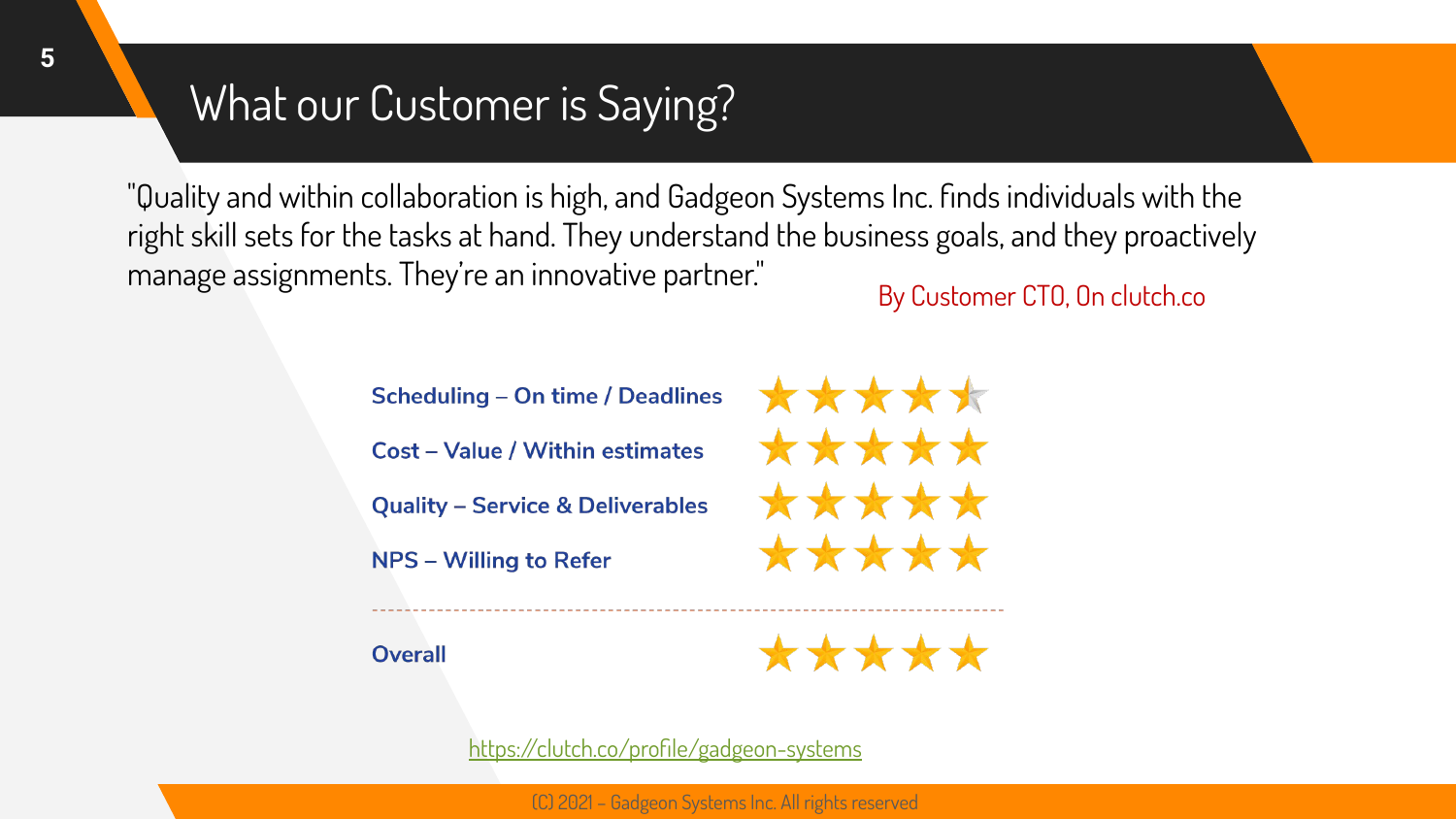# Best Practices Leveraged

- Start small, deliver, and scale up
- Hire the right talent
- Train the resources on Customer Business, processes, tools, and technologies
- Consistent demonstration of Complete ownership and responsibility
- Proactive multi-level communication and governance
- Quality and Business focus in all what is done
- Connect between the Customer and the Engineering Centre at all levels right from developers to the CEO level
- Innovation and continuous improvement
- Celebrate every success together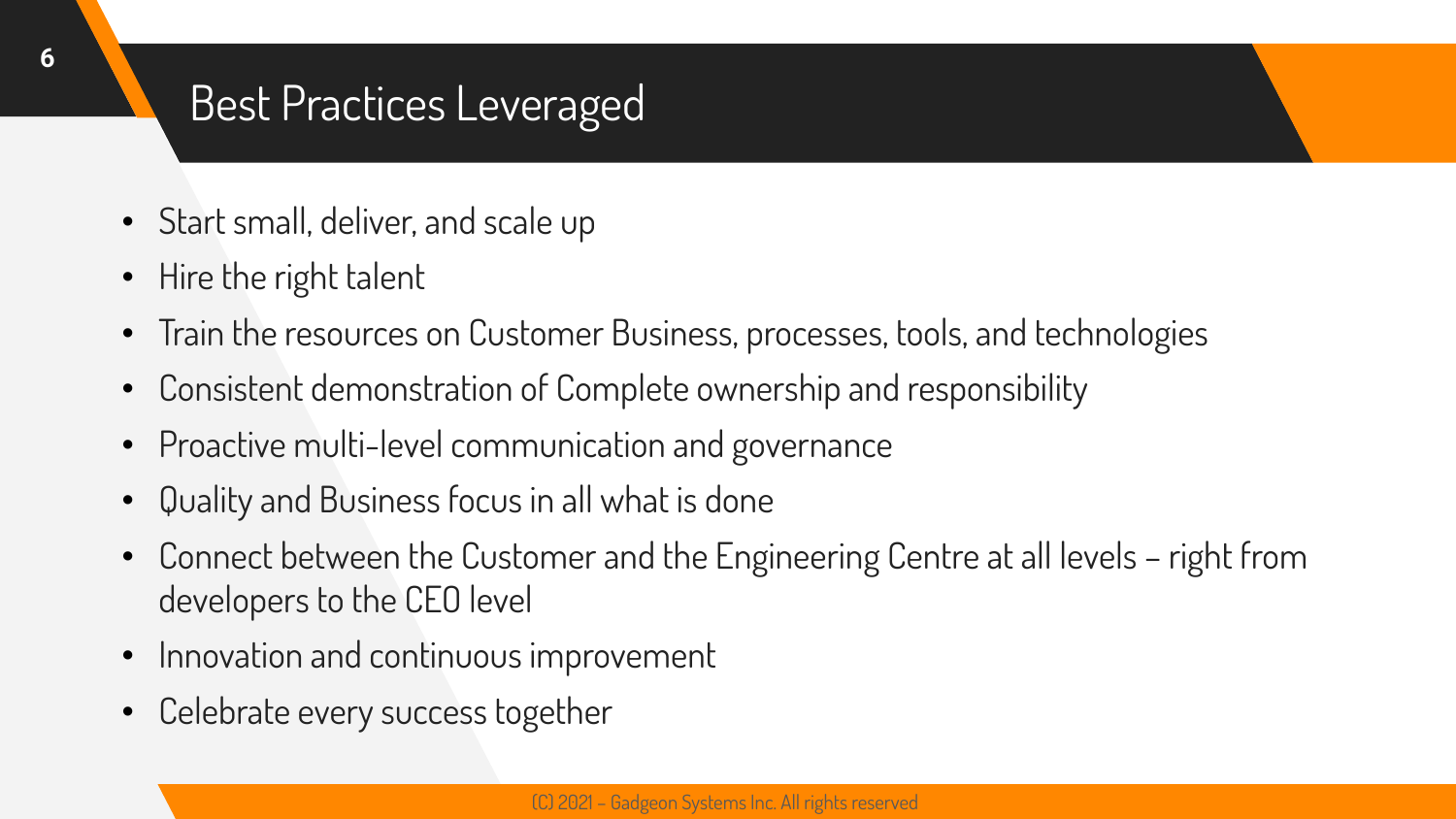# Capabilities that are created for the next phase of rapid growth.

- Real-time event streaming and processing
- Web Hosting, Monitoring
- High volume provisioning & rapid integration.
- Flexible , reliable monetization function
- Data storage , management and exposure
- Streamlined, consolidated user experience.